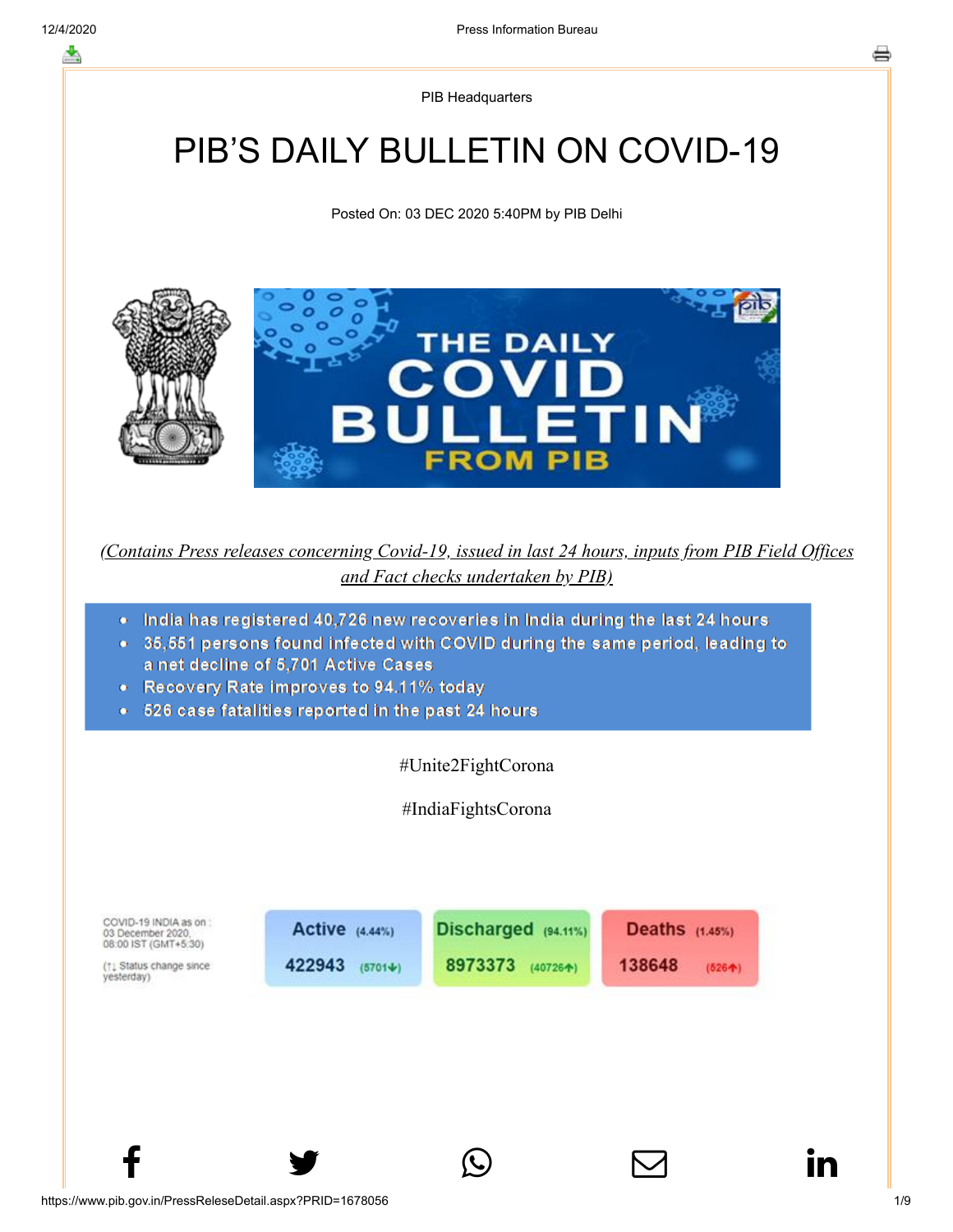

| <b>States' Cases (Highest)</b> |                                                        | Recovered (%)                                                                                   | Active (%)   | Deaths (%)      |
|--------------------------------|--------------------------------------------------------|-------------------------------------------------------------------------------------------------|--------------|-----------------|
| Maharashtra                    | 18,32,176 (43,350)                                     | 16,95,208 (93%)                                                                                 | 89,611 (5%)  | 47,357 (2.6%)   |
| Karnataka                      | 8,87,667 (A1,440)                                      | 8,51,690 (96%)                                                                                  | 24,169 (3%)  | $11,808(1.3\%)$ |
| <b>Andhra Pradesh</b>          | 8,69,412 ( $\triangle$ 663)                            | 8,55,485 (98%)                                                                                  | 6,924 (1%)   | 7,003 (0.8%)    |
| <b>Tamil Nadu</b>              | 7,84,747 ( $\triangle$ 1,428)                          | 7,62,015 (97%)                                                                                  | 10,999 (1%)  | 11,733(1.5%)    |
| Kerala                         | 6,14,673 (46,316)                                      | 5,50,788 (90%)                                                                                  | 61,587 (10%) | 2,298 (0.4%)    |
| Delhi                          | 5,78,324 (43,944)                                      | 5,38,680 (93%)                                                                                  | 30,302 (5%)  | $9,342(1.6\%)$  |
| <b>Uttar Pradesh</b>           | 5,47,308 (41,763)                                      | 5,16,694 (94%)                                                                                  | 22,797 (4%)  | $7,817(1.4\%)$  |
| <b>West Bengal</b>             | 4,90,070 (43,271)                                      | 4,57,377 (93%)                                                                                  | 24,166 (5%)  | 8,527(1.7%)     |
| Odisha                         | 3,19,583 (4480)                                        | 3,13,394 (98%)                                                                                  | 4,439 (1%)   | 1,750 (0.5%)    |
| Rajasthan                      | 2,72,400 (41,990)                                      | 2,43,340 (89%)                                                                                  | 26,710 (10%) | 2,350 (0.9%)    |
| Telangana                      | 2,71,492 ( $\triangle$ 609)                            | 2,61,028 (96%)                                                                                  | 8,999 (3%)   | $1,465(0.5\%)$  |
| Chhattisgarh                   | 2,40,863 (41,648)                                      | 2,18,195 (91%)                                                                                  | 19,749 (8%)  | $2,919(1.2\%)$  |
| Haryana                        | 2,37,604 ( $\triangle$ 1,607)                          | 2,18,443 (92%)                                                                                  | 16,673 (7%)  | $2,488(1.0\%)$  |
| Bihar                          | 2,35,839 ( $\triangle$ 687)                            | 2,28,797 (97%)                                                                                  | 5,768 (2%)   | 1,274(0.5%)     |
| <b>Assam</b>                   | 2,13,171 ( $\triangle$ 173)                            | 2,08,669 (98%)                                                                                  | 3,519 (2%)   | 983 (0.5%)      |
| Gujarat                        | 2,12,769 ( $\triangle$ 1,512)                          | 1,93,938 (91%)                                                                                  | 14,813 (7%)  | 4,018(1.9%      |
| <b>Madhya Pradesh</b>          | 2,08,924 ( $\triangle$ 1,439)                          | 1,91,618 (92%)                                                                                  | 14,019 (7%)  | 3,287(1.6%)     |
| Punjab                         | 1,53,308 (4599)                                        | 1,40,772 (92%)                                                                                  | 7,694 (5%)   | 4,842 (3.2%)    |
| Jammu & Kash                   | 1,11,130 ( $\triangle$ 452)                            | 1,04,471 (94%)                                                                                  | 4,951 (4%)   | 1,708(1.5%)     |
| Jharkhand                      | 1,09,538 ( $\triangle$ 206)                            | 1,06,660 (97%)                                                                                  | 1,907 (2%)   | 971 (0.9%)      |
|                                | A indicates increase in the number in the last 24 hrs. | 'Decouered' and 'Active' has plote (for states) are to scale the 'Deaths' plot is NOT to scale. |              | @COVIDNewsByMIB |

\* 'Recovered' and 'Active' bar plots (for states) are to scale; the 'Deaths' plot is NOT to scale

Daily Recoveries outnumbering daily New Cases ensures steady decline in the Active Caseload, Active Caseload falls below 4.5% of the Total Cases

 $f$  y  $\circledcirc$   $\quad \circ$  in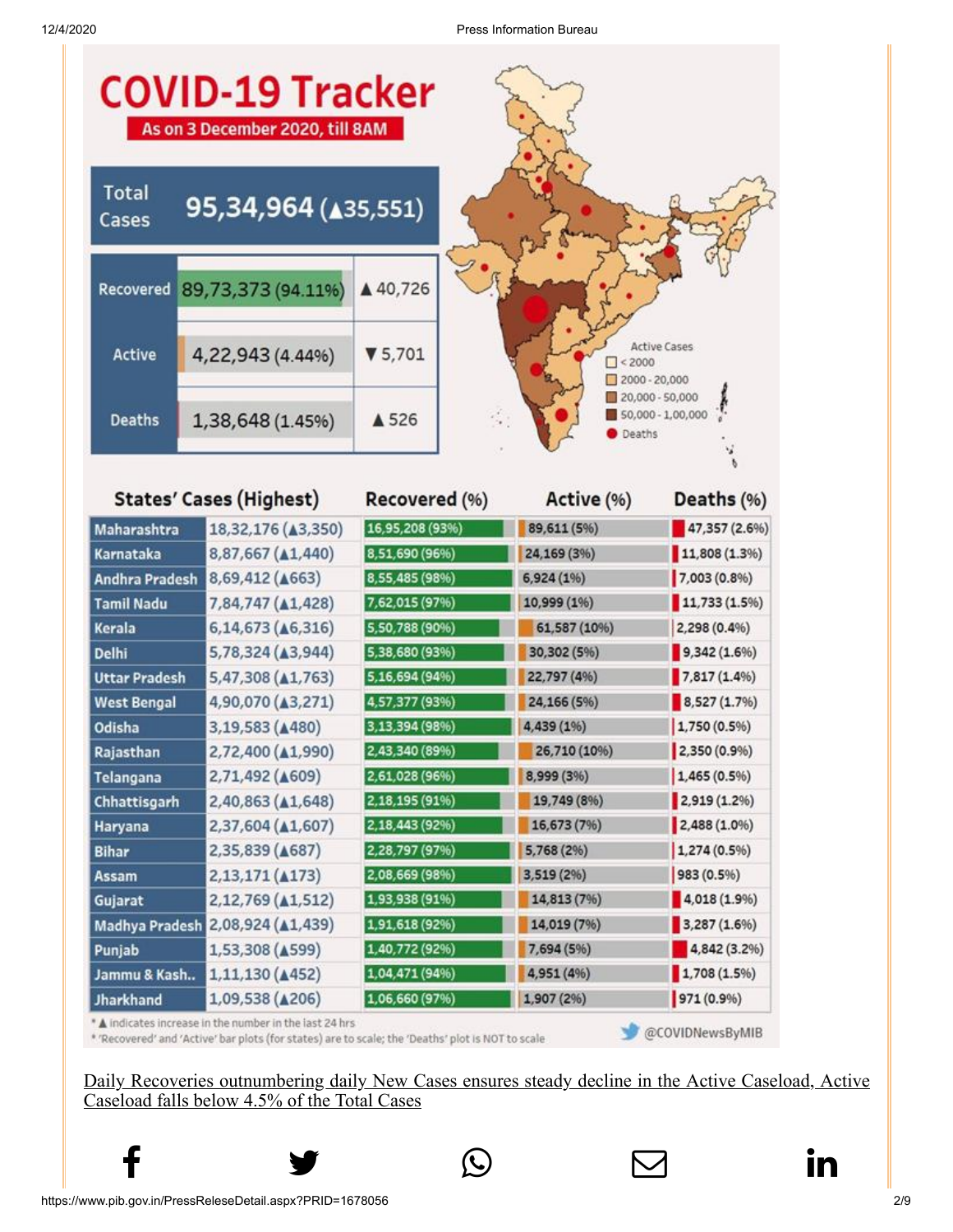#### 12/4/2020 Press Information Bureau

[India has reported](http://www.facebook.com/share.php?u=https://pib.gov.in/PressReleasePage.aspx?PRID=1678056) [more daily recoveries](https://twitter.com/intent/tweet?url=https://pib.gov.in/PressReleasePage.aspx?PRID=1678056&text=PIB%E2%80%99S%20DAILY%20BULLETIN%20ON%20COVID-19) [than the daily new case](https://api.whatsapp.com/send?text=https://pib.gov.in/PressReleasePage.aspx?PRID=1678056)[s during the past 24 ho](https://mail.google.com/mail/?view=cm&fs=1&tf=1&to=&su=PIB%E2%80%99S%20DAILY%20BULLETIN%20ON%20COVID-19&body=https://pib.gov.in/PressReleasePage.aspx?PRID=1678056&ui=2&tf=1&pli=1)[urs. While](https://www.linkedin.com/shareArticle?mini=true&url=https://pib.gov.in/PressReleasePage.aspx?PRID=1678056&title=PIB%E2%80%99S%20DAILY%20BULLETIN%20ON%20COVID-19&summary=My%20favorite%20developer%20program&source=LinkedIn) **35,551** persons were found to be infected with COVID in India, during the same period, India has registered **40,726** new recoveries. It has led to a net decline of **5,701** cases from the total Active Caseload in the last 24 hours.The new recoveries continue to overtake the daily new cases continuously since the past 6 days.India's active caseload **has fallen under the 4.5% mark today**.The trend of more daily recoveries than the daily cases has led to a continuous contraction of India's Active Caseload. It has ensured that India's present active caseload of **4,22,943** consists of just **4.44%** of India's Total Positive Cases. New Recoveries outnumbering the daily New Cases has also improved the Recovery Rate to **94.11%** today**.** The total recovered cases stand at **89,73,373**. The gap between Recovered cases and Active cases is steadily increasing and presently stands at **85,50,430.77.64%** of the new recovered cases are contributed by ten States/UTs. With 5,924 persons recovering from COVID, Kerala recorded maximum number of recoveries. Delhi registered another 5,329 daily recoveries while Maharashtra 3,796 new recoveries. Ten States/UTs have contributed **75.5%** of the new cases. Kerala reported 6,316 cases in the last 24 hours. Delhi recorded 3,944 new cases while Maharashtra registered 3,350 new cases yesterday. **79.28%** of the **526** case fatalities that have been reported in the past 24 hours are from Ten States/UTs. **21.10%** of new fatalities reported are from Maharashtra which reported 111 deaths. Delhi also saw a fatality count of 82 while West Bengal reported 51 new deaths.

#### **[For details:](https://pib.gov.in/PressReleasePage.aspx?PRID=1677931)**

#### **PM's message on International Day of Persons with Disabilities**

On the International Day of Persons with Disabilities, Prime Minister Narendra Modi said, "In line with the year'[s](https://www.google.com/url?q=https%3A%2F%2Ftwitter.com%2FUN&sa=D&sntz=1&usg=AFQjCNGhSggpjC2L1ODnxbups5EEpmV9iQ) United Nation's theme of "Building Back Better: toward a disability-inclusive, accessible and sustainable post COVID-19 World", let us collectively keep working towards ensuring opportunity and improving accessibility for our Divyang sisters and brothers. The resilience and fortitude of persons with disabilities inspires us. Under the Accessible India initiative, numerous measures have been taken that ensure there is a positive change in the lives of our Divyang sisters and brothers".

#### **[For details:](https://pib.gov.in/PressReleasePage.aspx?PRID=1677913)**

## **Vice President calls upon youngsters to draw inspiration from Dr Kalam and work towards building a strong, self-reliant and inclusive India.**

The Vice President Shri M Venkaiah Naidu called upon youngsters to draw inspiration from former President Dr APJ Abdul Kalam and work towards building a strong, self-reliant and inclusive India. He said that like Dr Kalam, the youth should think out of the box and use technology for providing solutions to the various economic and societal challenges that impact large sections of India's population.Speaking at virtual release of the book, '40 Years with Abdul Kalam- Untold Stories' authored by Dr Sivathanu Pillai,today, Shri Naidu expressed his happiness that the book provided a gripping first-hand account of Dr Kalam's life. "The life of Dr Kalam sends a powerful message about how difficulties and setbacks when taken in the right spirit, serve as the key ingredients in making us robust in character and mindset," he added.Referring to the impact of COVID-19 on the migrant workers, the Vice President stressed the need to create employment and economic opportunities in villages and small towns. "We will have to focus on decentralized planning, capacity building of local bodies and largescale promotion of cottage industries so that our villages and towns emerge as growth centres," he added. Fo[r this, Shri Naidu](https://www.linkedin.com/shareArticle?mini=true&url=https://pib.gov.in/PressReleasePage.aspx?PRID=1678056&title=PIB%E2%80%99S%20DAILY%20BULLETIN%20ON%20COVID-19&summary=My%20favorite%20developer%20program&source=LinkedIn) [wanted that the lo](http://www.facebook.com/share.php?u=https://pib.gov.in/PressReleasePage.aspx?PRID=1678056)[cal bodies should be m](https://twitter.com/intent/tweet?url=https://pib.gov.in/PressReleasePage.aspx?PRID=1678056&text=PIB%E2%80%99S%20DAILY%20BULLETIN%20ON%20COVID-19)[otivated to give boost t](https://api.whatsapp.com/send?text=https://pib.gov.in/PressReleasePage.aspx?PRID=1678056)[o local development.](https://mail.google.com/mail/?view=cm&fs=1&tf=1&to=&su=PIB%E2%80%99S%20DAILY%20BULLETIN%20ON%20COVID-19&body=https://pib.gov.in/PressReleasePage.aspx?PRID=1678056&ui=2&tf=1&pli=1)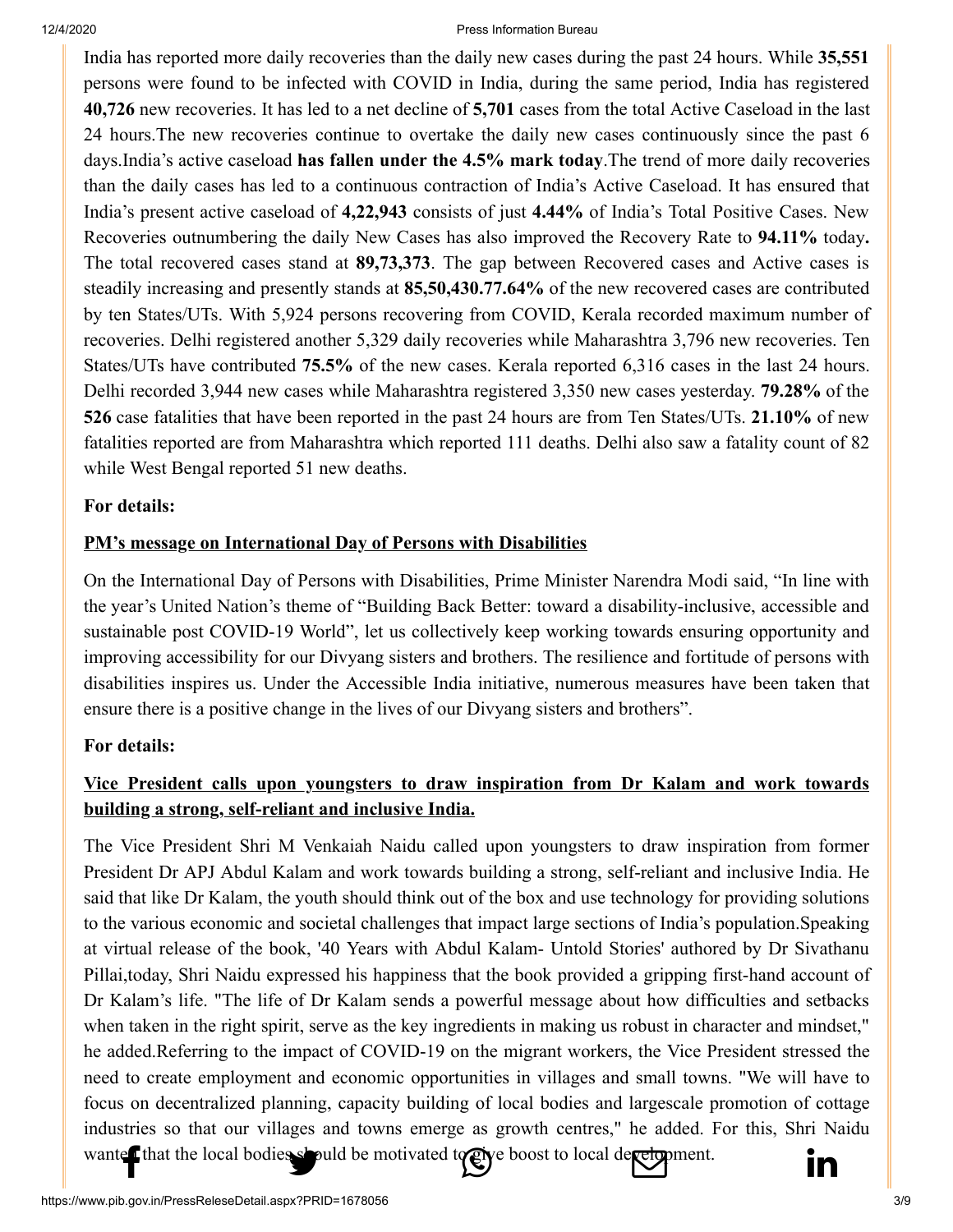#### **[For details:](https://pib.gov.in/PressReleseDetail.aspx?PRID=1677959)**

## Even in trying times like these, India has not forgotten to help countries who needed assistance – Vice **President**

The Vice President, Shri M. Venkaiah Naidu expressed happiness over India's extension of help to other needy countries despite facing enormous challenges in taking care of its own population due to Covid-19 pandemic. He said that in these trying times, India has not forgotten to help countries who needed assistance with items such as pharmaceutical products made by our industry.The Vice President addressed the 18th meeting of the Governing Council of Indian Council of World Affairs (ICWA) in virtual mode yesterday. In his opening remarks as the President of ICWA, Shri Naidu said that India has been leading from the front in the global effort to counter the pandemic. "We are also in the vanguard of research endeavours to develop a vaccine and expect good news soon", he added.The Vice President was of the view that the role and relevance of international relations and foreign policy to the lives of ordinary Indians has been re-emphasized resoundingly during the pandemic period.Shri Naidu specifically referred to the Vande Bharat missions that enabled Indian nationals living and working abroad to return to their homeland and lauded concerned departments and agencies for skillfully managing this huge task.He wanted ICWA to undertake more such people-centric activities and reach out to hitherto untouched audiences around the country.

#### **[For details:](https://pib.gov.in/PressReleasePage.aspx?PRID=1677732)**

#### Young scientists share innovative ideas in a range of areas at the SCO Young Scientist Conclave

Young scientists shared their innovative ideas in a range of thematic areas in the five days Shanghai Cooperation Organisation (SCO) Young Scientist Conclave which concluded recently. The areas included agriculture and food processing; sustainable energy and energy storage; biotechnology and bioengineering; combating COVID-19 and emerging pandemics through research and innovation; environmental protection and natural resource management. 22 young scientists were given certificates of appreciation for their innovative research work and ideas on which they would like to work in collaboration with SCO countries. Minister for Science and Technology, Earth Sciences, Health, and Family Welfare Dr. Harsh Vardhan, who inaugurated the conclave, called upon all the ignited young minds from SCO member states to use science as a tool to improve the quality of life of the common man which is the biggest challenge of this millennium. He exhorted the astute scientists at the 1st SCO Young Scientist Conclave to 'Innovate, Patent, Produce & Prosper' to lead our countries towards faster development.

#### **[For details:](https://pib.gov.in/PressReleseDetail.aspx?PRID=1678026)**

#### Experts discuss how STIP 2020 can help country become future-ready & face situations like COVID 19

Dr. V.K. Saraswat, Member, Niti Aayog highlighted how COVID 19 created opportunities and will have profound long-term consequences while Prof Ashutosh Sharma, Secretary, Department of Science & Technology (DST), underlined how the new Science, Technology and Innovation Policy (STIP) 2020 would make us future-ready to face such situations, at a webinar. COVID-19 has hugely impacted the world, but it has also shown us the way forward, Dr. Saraswat said at the webinar on DST Golden Jubilee Discourse [Series - On the other si](https://twitter.com/intent/tweet?url=https://pib.gov.in/PressReleasePage.aspx?PRID=1678056&text=PIB%E2%80%99S%20DAILY%20BULLETIN%20ON%20COVID-19)[de of the Pandemic - o](https://api.whatsapp.com/send?text=https://pib.gov.in/PressReleasePage.aspx?PRID=1678056)[rganised by National C](https://mail.google.com/mail/?view=cm&fs=1&tf=1&to=&su=PIB%E2%80%99S%20DAILY%20BULLETIN%20ON%20COVID-19&body=https://pib.gov.in/PressReleasePage.aspx?PRID=1678056&ui=2&tf=1&pli=1)[ouncil for Science](https://www.linkedin.com/shareArticle?mini=true&url=https://pib.gov.in/PressReleasePage.aspx?PRID=1678056&title=PIB%E2%80%99S%20DAILY%20BULLETIN%20ON%20COVID-19&summary=My%20favorite%20developer%20program&source=LinkedIn) [& Technology Com](http://www.facebook.com/share.php?u=https://pib.gov.in/PressReleasePage.aspx?PRID=1678056)munication and Vigyan Prasa,  $f_{\text{eq}}$  and Vigyan Prasa,  $f_{\text{eq}}$  ightly  $\Box$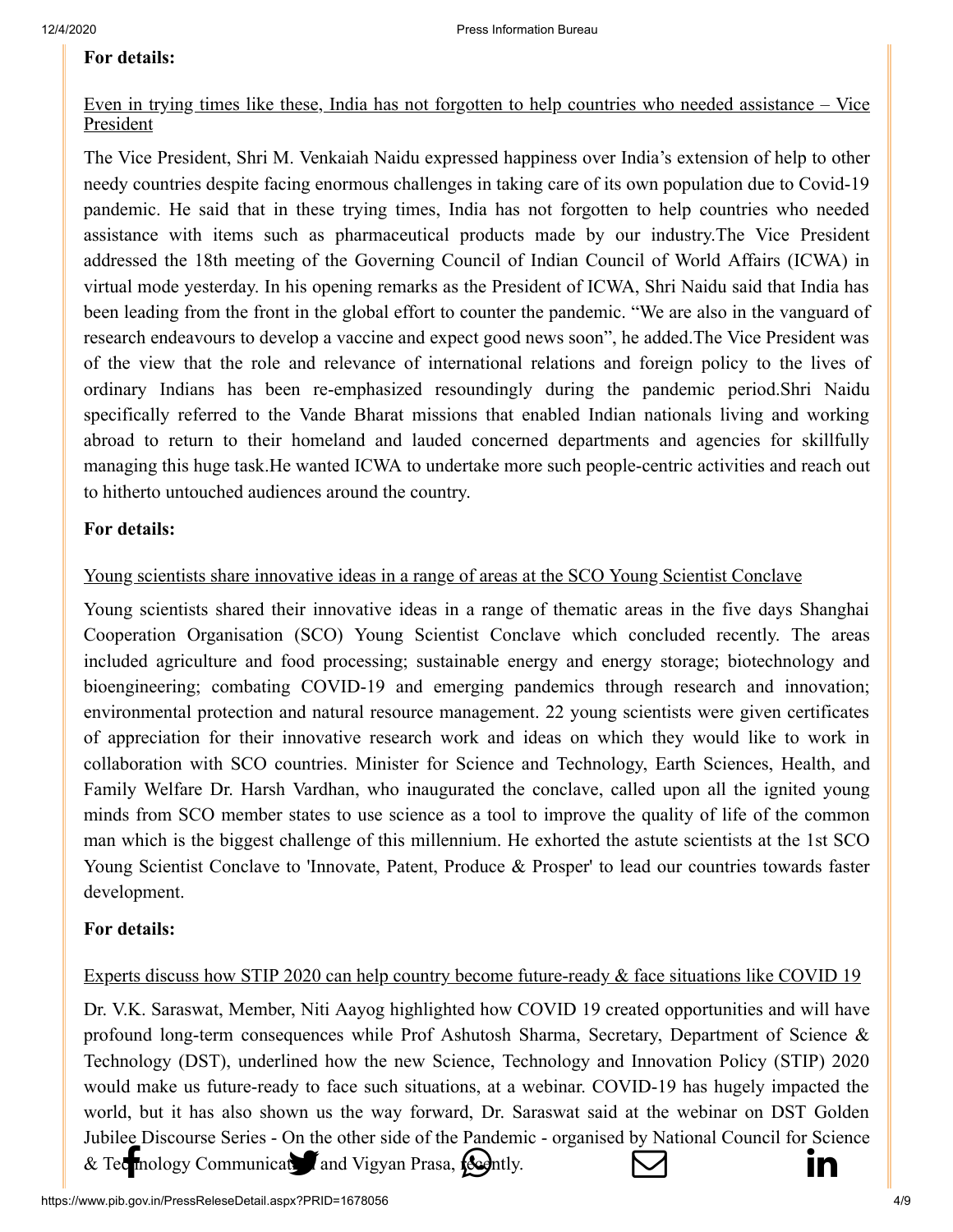#### **[For details :](https://pib.gov.in/PressReleseDetail.aspx?PRID=1678025)**

#### Vice Chief of the Army Staff Addresses Bangladesh National Defence College on Security Challenges Post COVID -19 Pandemic

Lt Gen SK Saini, the Vice Chief of Army Staff (VCOAS) addressed the participants of National Defence Course Bangladesh on "Security Challenges Post COVID – 19 Pandemic" via a virtual platform on 02 December 2020. Earlier in his career, the VCOAS had attended the National Defence College Bangladesh in 2011. The address covered the impact of Corona virus on the emerging world and focused on its impact on military, the security challenges and his views on ways and means to tackle them. On the impact of the virus, the VCOAS said that "strategic security of most nations have been impacted due to reduction in funds for military capability and projects since vast sums of money have been diverted for urgent health requirements". On the impact of COVID-19 on military, the VCOAS spoke on its impact on force readiness, training, operational logistics and HR issues highlighting that "force sustainment is a challenge due to delays in delivery schedules owing to production halts and workforce disruptions". Towards suggesting recommendations for post COVID era, to the future senior military leadership attending the course, the VCOAS emphasised that the "militaries of the region must evolve a defence cooperation plan since they will become the first responders during such health disasters".

#### **[For details:](https://pib.gov.in/PressReleasePage.aspx?PRID=1677719)**

#### Union Home Minister Shri Amit Shah addressed inaugural session of Annual DGsP/IGsP Conference

The inaugural session of 55<sup>th</sup> Annual Director Generals of Police/Inspector Generals of Police Conferencewas addressed by the Union Home Minister Shri Amit Shah yesterday, in which Heads of various Central Para Military Forces and Director Generals of Police and Inspector Generals of Policeof the States participatedin virtual mode from their respective States. This is the first such Conference organised by the Intelligence Bureau in virtual mode. Paying homage to the Police martyrs, the Union Home Minister awarded Indian Police Medals to 50 awardees and congratulated them on their achievements.In his inaugural address, Shri Amit Shahhighlighted policy issues on national security and applauded the role of the police as frontline warriors in crisis and disaster management. Discussions on the role of police during the COVID-19 pandemic and implementation of safety protocol by the police was also discussed. Follow-up actions were also suggested to develop an SOP to manage various types of emergency situations.

#### **[For details:](https://pib.gov.in/PressReleasePage.aspx?PRID=1677841)**

#### Ravi Kumar, Deepak Punia among 24 wrestlers to represent India in Wrestling World Cup from December 12, in first international competition since coronavirus outbreak in March

A contingent of 42 members (24 wrestlers, 9 coaches, 3 support staff and 3 referees) will be travelling to Belgrade, Serbia to represent India at the Senior Individual World Cup to be held from December 12 to December 18, 2020. It will be the first international competition that Indian wrestlers will be participating in, after the nationwide lockdown was imposed in March due to the coronavirus pandemic.

#### **[For details:](https://pib.gov.in/PressReleasePage.aspx?PRID=1678035)**

#### **INPUTS FROM PIB FIELD OFFICES**

Maharashtra: Maharashtra saw a significant drop of around 50 per cent in the number of Covid-19 Fases and d[eaths in the month of N](https://twitter.com/intent/tweet?url=https://pib.gov.in/PressReleasePage.aspx?PRID=1678056&text=PIB%E2%80%99S%20DAILY%20BULLETIN%20ON%20COVID-19)ovember **of Comparison** to Octo<mark>ber</mark> and September. In Orrober,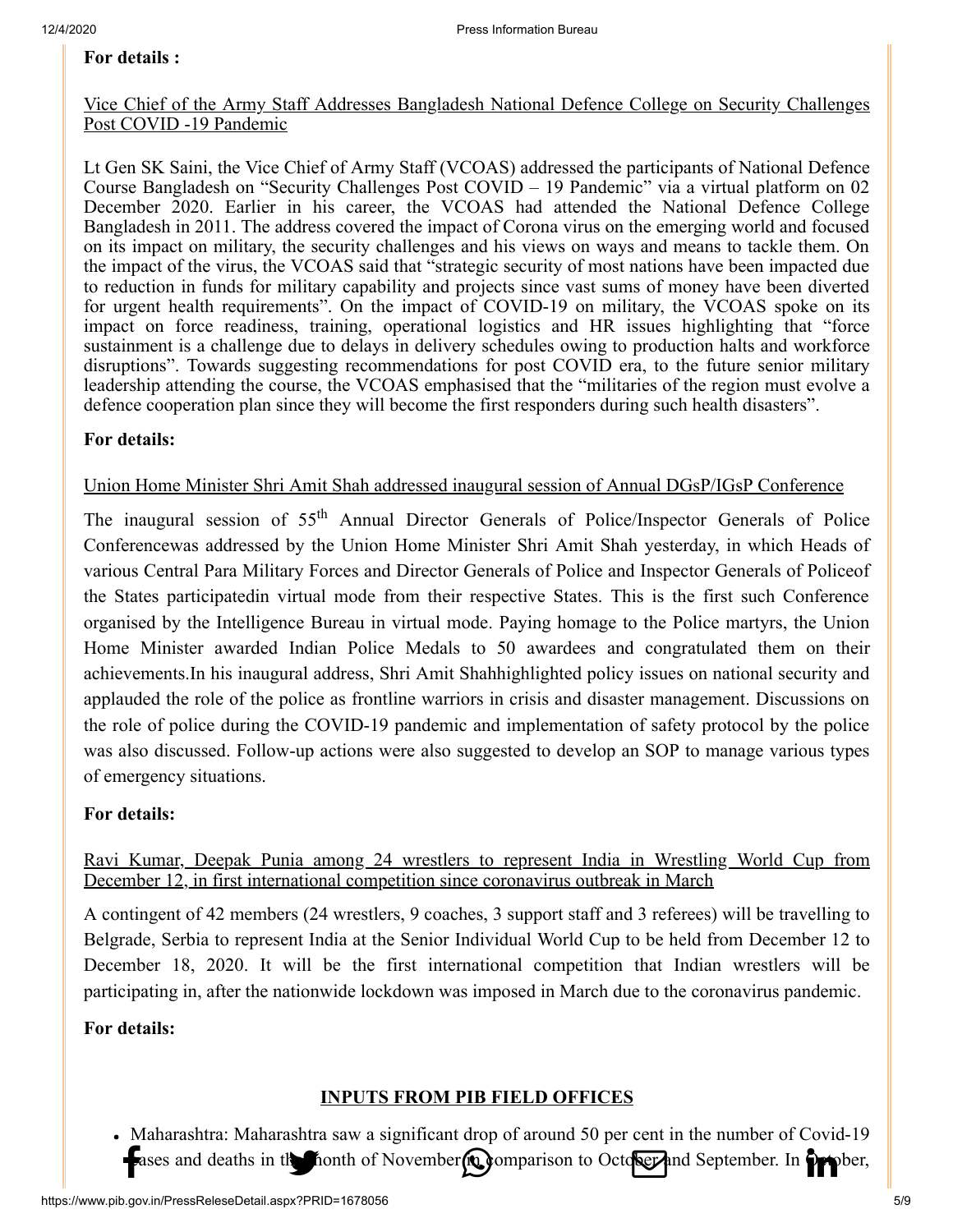#### 12/4/2020 Press Information Bureau

[Maharashtr](http://www.facebook.com/share.php?u=https://pib.gov.in/PressReleasePage.aspx?PRID=1678056)[a had recorded 293,960](https://twitter.com/intent/tweet?url=https://pib.gov.in/PressReleasePage.aspx?PRID=1678056&text=PIB%E2%80%99S%20DAILY%20BULLETIN%20ON%20COVID-19) [Covid-19 cases, whic](https://api.whatsapp.com/send?text=https://pib.gov.in/PressReleasePage.aspx?PRID=1678056)[h dropped by 50.5 per](https://mail.google.com/mail/?view=cm&fs=1&tf=1&to=&su=PIB%E2%80%99S%20DAILY%20BULLETIN%20ON%20COVID-19&body=https://pib.gov.in/PressReleasePage.aspx?PRID=1678056&ui=2&tf=1&pli=1) [cent in November](https://www.linkedin.com/shareArticle?mini=true&url=https://pib.gov.in/PressReleasePage.aspx?PRID=1678056&title=PIB%E2%80%99S%20DAILY%20BULLETIN%20ON%20COVID-19&summary=My%20favorite%20developer%20program&source=LinkedIn) to 145,490. Fatalities reported in October were 7,249, which dropped by 49.09 per cent to 3,690 in November. Case positivity rate in the state has also dropped to 7.7 per cent. The number of active cases in the state is 88,537.

- Gujarat: The state reported 1,511 new Covid cases and 1,570 recoveries on Wednesday, while 14 patients succumbed to the infection in the state. According to Gujarat Health Department, the case positivity rate in Gujarat has come down drastically from 16.15 % in August to 2.98% as of December 1. Active cases- 14,813
- Madhya Pradesh: The COVID-19 caseload in Madhya Pradesh reached 2,08,924 after 1,439 new infections were detected on Wednesday. As many as 17 patients succumbed to the infection during the day, raising the state's death toll to 3,287. On the other hand, 1,838 patients were discharged leaving active cases at 14,019.
- Goa: In Goa, District Collectors have been directed to collect data from public and private health facilities related to health workers, as the Goa administration on Wednesday kick-started preparatory efforts ahead of the proposed national Covid-19 vaccination programme roll out.
- Assam: In Assam, 173 more people tested positive for COVID-19 and 138 patients discharged yesterday. Total cases rise to 213171, total discharged patients 208666, active 3519 and 983 total death.
- Kerala: State Health department has issued a high alert following Burevi cyclone warning; Health Minister K.K. Shylaja said instructions have been given for ensuring all facilities, adhering to Covid protocols, to address health issues that may arise out of heavy rain and cyclone. Kerala is still ahead on daily case load among southern states. 6,316 new Covid-19 cases were confirmed in the state yesterday along with 28 deaths; the test positivity rate stands at 11.08 per cent.
- Tamil Nadu: Despite the colleges reopening after a long gap, a majority of students decided to stay away from campuses owing to the still serious Covid scare in the state. Hours after announcing that he would launch a political party in January 2021, actor Rajinikanth explained how the pandemic had delayed his political entry.
- Karnataka: Karnataka releases Rs 300 crore for vaccine trials, Covid treatment; with 1,000 volunteers to be administered the vaccine initially, the trials being carried out in collaboration with Clintrac International will see two doses being given to volunteers. Hubballi airport bounces back from Covid gloom, sees uptick in footfall; currently Indigo is operating flights between Hubballi-Mumbai flights thrice weekly; it will begin daily flight operations on this route from December 10.
- Andhra Pradesh: East Godavari District Collector D Muralidhar Reddy said that necessary arrangements have been made to distribute the Covid-19 vaccine to about 35,000 medical and health workers in the district in the first phase as per the standard operating guidelines issued by the Central government. The task force would take legal action if anyone was found guilty of spreading rumours and misinformation about the vaccine with malice. Awareness programmes are being conducted for 50 days from December 1 to January 19, the Collector said.
- Telangana: Fearing a second wave of Covid-19 in Telangana after high-intensity campaigns for the recently-concluded GHMC elections, the Director of Public Health in Telangana has advised all the political leaders and cadre involved in electioneering to go under a week's self-isolation. Telangana has recorded 609 new Covid-19 infections and three fatalities on Wednesday taking the [overall toll](http://www.facebook.com/share.php?u=https://pib.gov.in/PressReleasePage.aspx?PRID=1678056) [to 1,465 and the cumul](https://twitter.com/intent/tweet?url=https://pib.gov.in/PressReleasePage.aspx?PRID=1678056&text=PIB%E2%80%99S%20DAILY%20BULLETIN%20ON%20COVID-19)[ative number of positiv](https://api.whatsapp.com/send?text=https://pib.gov.in/PressReleasePage.aspx?PRID=1678056)[e cases so far to 2,71,49](https://mail.google.com/mail/?view=cm&fs=1&tf=1&to=&su=PIB%E2%80%99S%20DAILY%20BULLETIN%20ON%20COVID-19&body=https://pib.gov.in/PressReleasePage.aspx?PRID=1678056&ui=2&tf=1&pli=1)2.



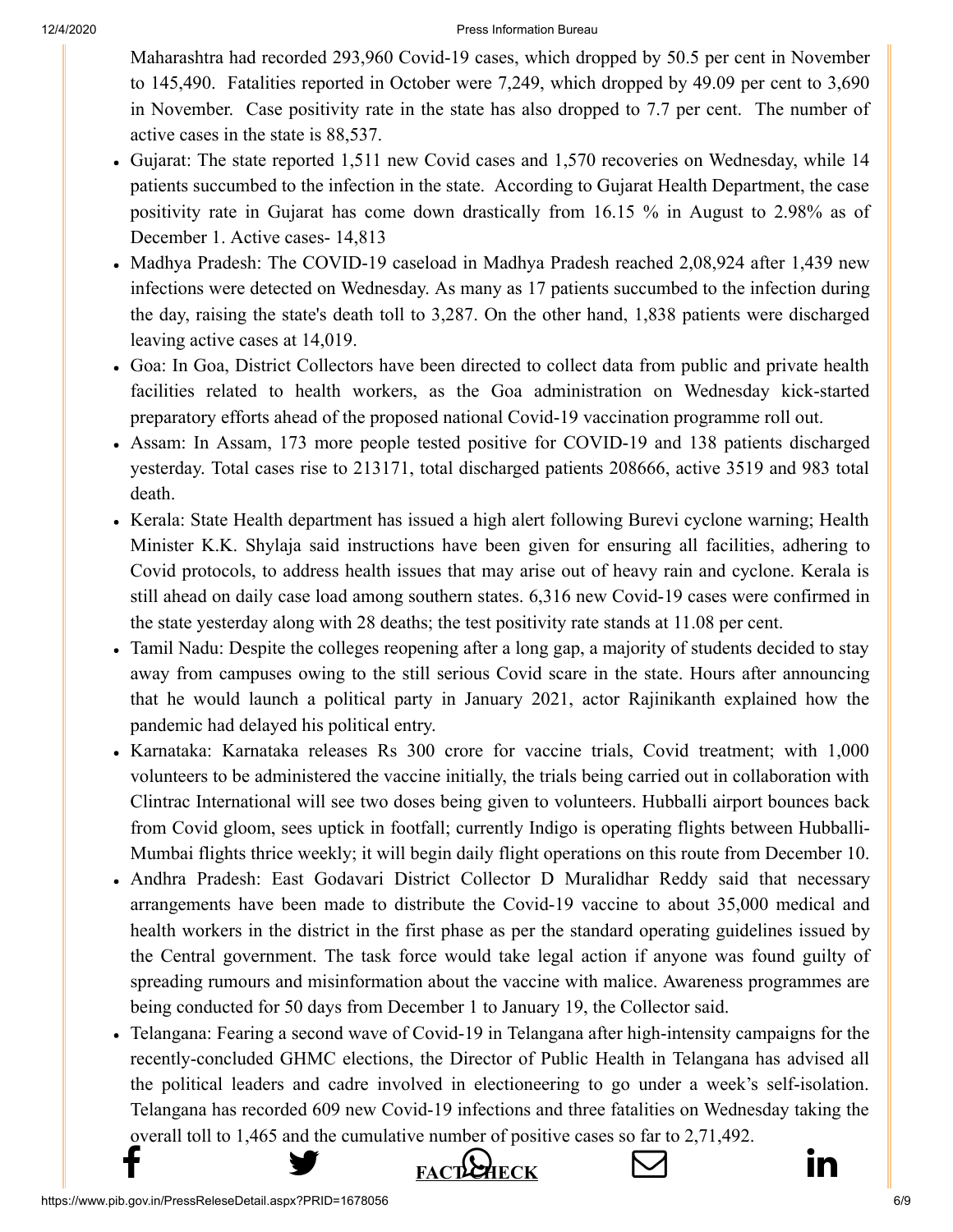

ATM से 2000 के नोट निकलने हुए बंद

 $O$  314

凸

t7 80

 $f$  y  $\circledcirc$   $\quad \circ$  in

 $Q<sub>17</sub>$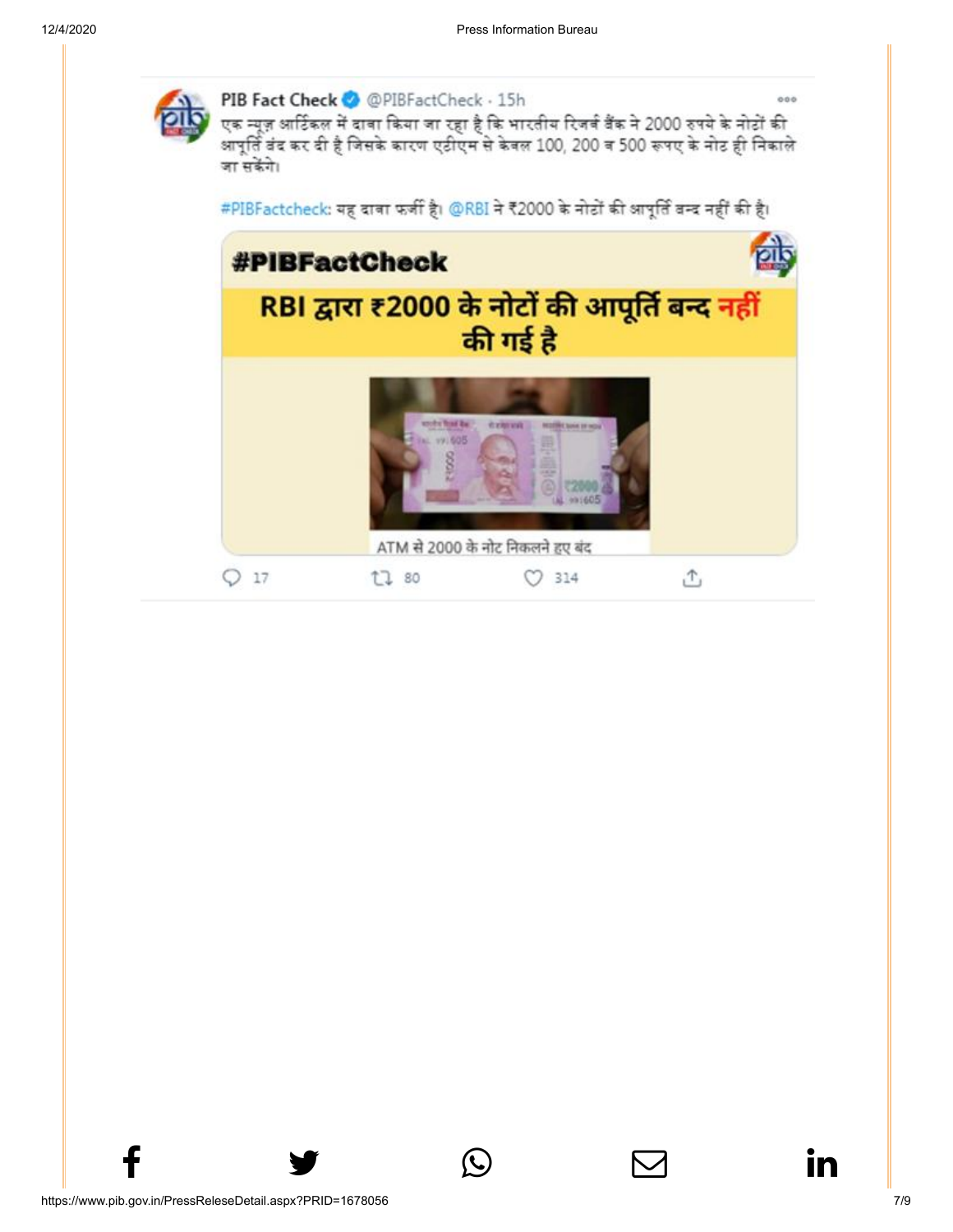# #IndiaFightsCorona

# **Procedures for Self-Quarantine**

Self-quarantine is recommended for individuals who have been directly exposed to the new Coronavirus or have history of travel in infected or heavily populated areas.

## Stay at home.

Limit all your nonessential travels.

Unless you're going out for food, medicines or other essentials.



## Check your temperature.

Check your temperature at least twice a day.



# Watch for other symptoms.

Apart from fever, COVID-19 symptoms include cough, difficulty in breathing and fatigue.



# **Practice social** distancing.

If you need to go out, maintain at least 1 meter (3 feet) distance from others.



 $f$  y  $\circledcirc$   $\quad \circ$  in

## Wash your hands.

Practice good hand hygiene by washing your hands with soap and water or using alcohol-based hand sanitizer.



## Stay in a specific room.

If you're sick or suspect yourself to be sick, it's best to stay in a designated room or area away from others.



If possible, have a designated toilet and bathroom as well.

# Call your doctor or hospital before visiting.

If you need to seek medical attention whether for viral symptoms or other medical reasons, contact your doctor or hospital ahead of your arrival so they can prepare and take precautions.